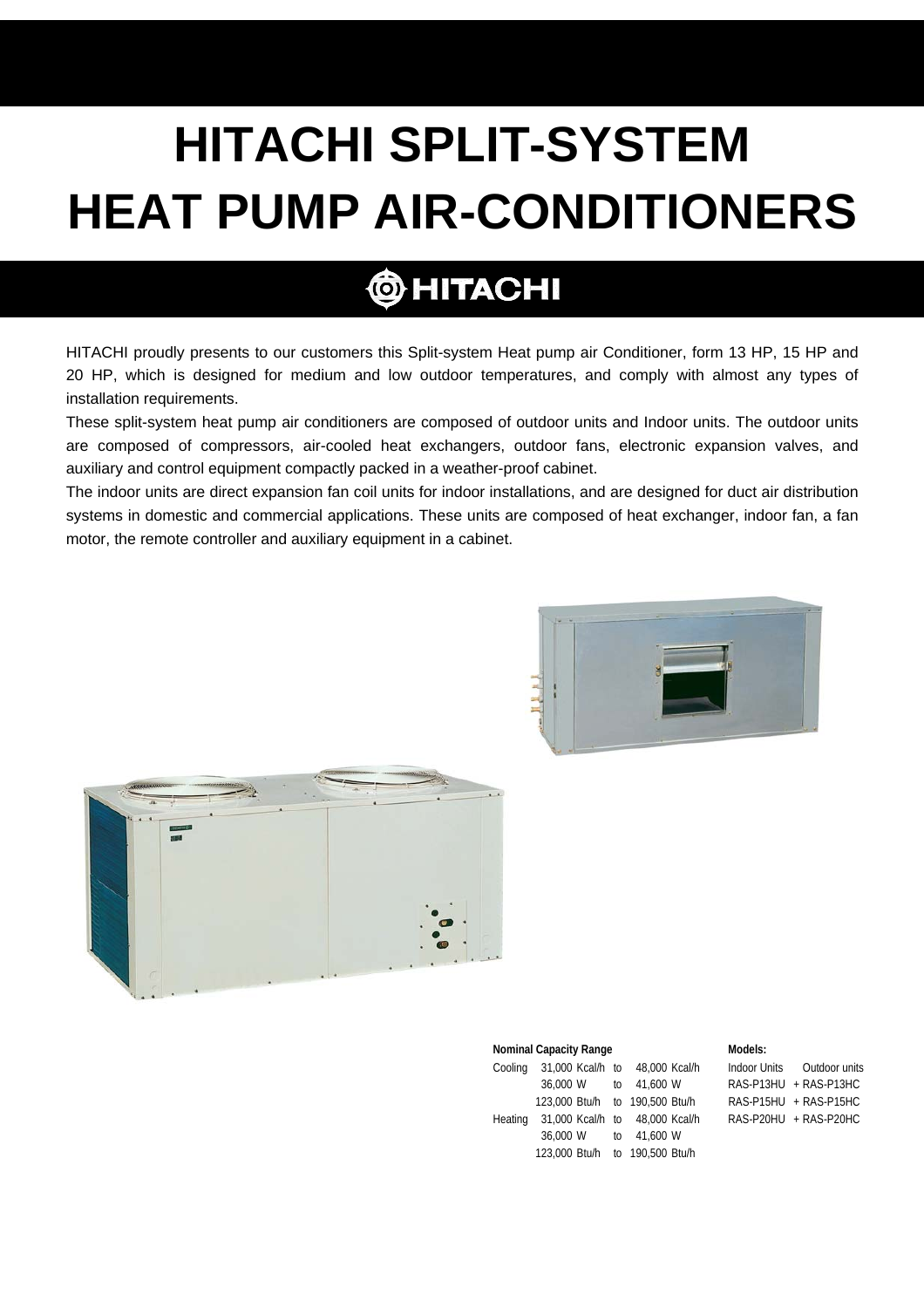# **FEATURES**

#### **Indoor Units**

#### **High Performance Indoor Fan**

The powerful and efficient multi-blade centrifugal fan creates high static pressure with minimum power consumption and smooth air flow. Indoor fan bearings can be replaced without removing fans. An adjustable motor pulley is mounted in all models, in order to cover wider ranges of fan speed.

#### **Well-Designed Indoor Heat Exchanger**

Highly-Efficient cross fin coils have been applied to provide a larger cooling capacity with low air speed on the coil.

#### **Convertible Air Discharge**

In order to a multitude of ducting arrangements, models RAS-P13HU, RAS-P15HU and RAS-P20HU are composed of a convertible fan compartment. The standard type is Horizontal air discharge and vertical air discharge is applicable for special order.

#### **Outdoor Units**

#### **Wide Working Range**

Outstanding working ranges and performance are the hallmarks of these HITACHI units. A Model is available which perfectly matches any air conditioning requirements. These units are designed for medium/low outdoor temperatures for cooling and for low outdoor temperatures for heating.

#### **High Efficiency, Low Vibration**

Hitachi′s scroll compressors have become renowned for their high levels of efficiency, low noise and low vibration.

The Scroll compressors incorporate a number of unique features. These include compressor motors cooled by the discharge gases and the placement of the oil reservoir on the high-pressure side, for improved efficiency and oil supply. This, combined with Hitachi′s expertise in precision manufacturing, creates a compressor design with fewer moving parts, superior efficiencies, lower noise and minimal vibration.

#### **Compressor Protection**

This durable, dependable and efficient system is comprised of the following components: overcurrent protector, a reverse phase protection, pressure switch, a delay timer, a discharge gas thermostat and crankcase heaters. The compressor will be protected under all predictable conditions: low voltage, voltage fluctuation, phase imbalance, and failure of related equipment.

#### **Defrosting System**

A compact heat exchanger minimizes frost and shortens defrosting time. This efficient heat exchanger lowers the required defrosting temperature, and shortens the defrosting cycle. The defrosting cycle is initiated by the coil temperature: unnecessary defrosting operations are immediately eliminated by the action of the electronic control system.

#### **Refrigerant Flow Control**

Exclusive electronic expansion valve for cooling and heating ensure a wide heating and cooling operating range, and efficient operation is maintained.

#### **Four-Way Valve**

A factory-installed 4-way valve permits automatic cooling and heating operations.

#### **Suction Line Accumulator**

The suction line accumulator prevents liquid refrigerant from flooding into the compressor.

#### **Capacity control**

Each unit is equipped with two compressor and two independent refrigeration cycle so that one compressor operation can reduce the operation cost against a partial load of one large compressor.

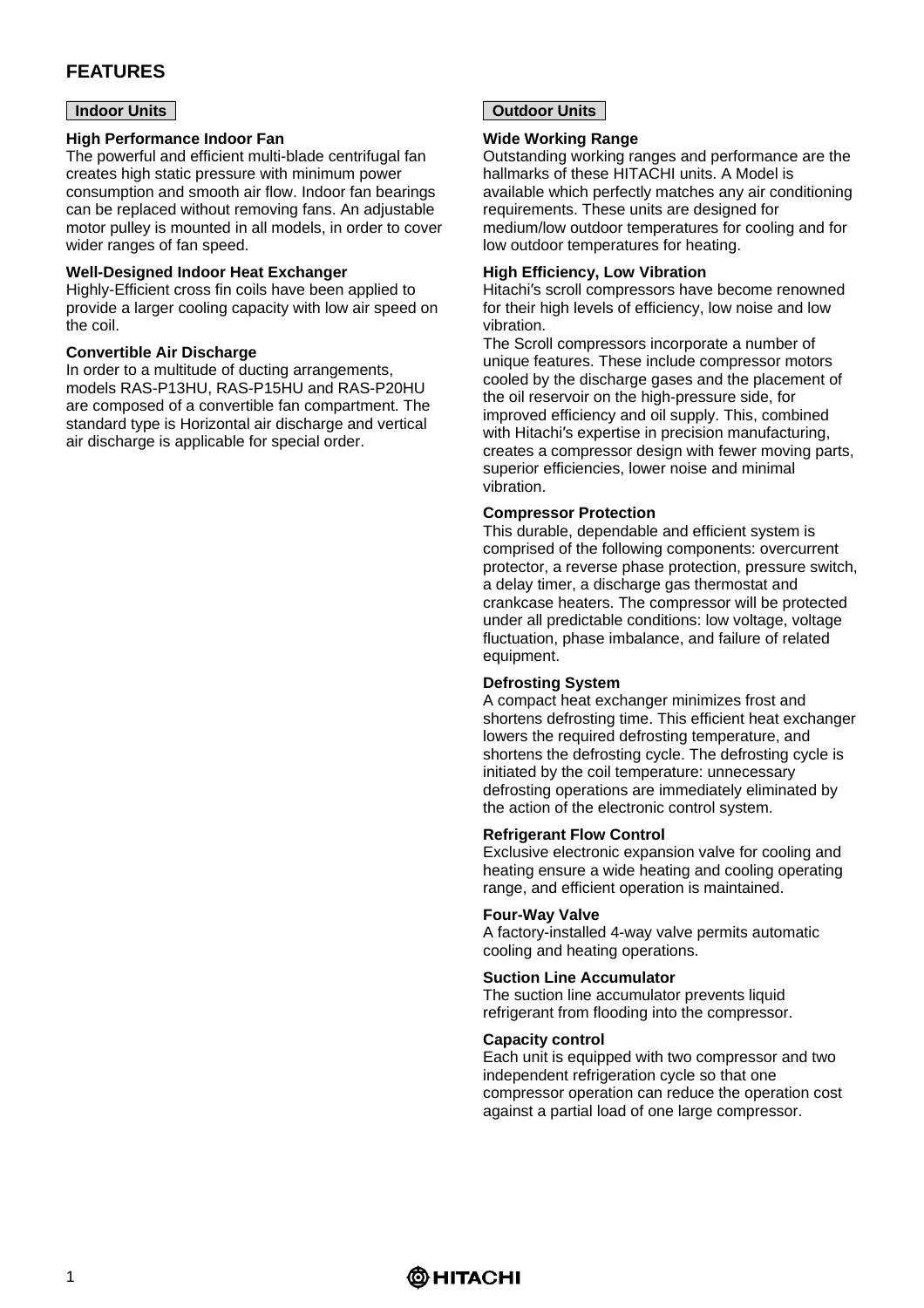# **GENERAL DATA**

### **Heating/Cooling Capacity According to Unit Combination**

| Model                   |        |           |           |           |
|-------------------------|--------|-----------|-----------|-----------|
| <b>Indoor Unit</b>      |        | RAS-P13HU | RAS-P15HU | RAS-P20HU |
| Outdoor Unit            |        | RAS-P13HC | RAS-P15HC | RAS-P20HC |
| Nominal                 | Kcal/h | 31.000    | 35.800    | 48.000    |
| <b>Heating Capacity</b> | W      | 36.000    | 41.600    | 55.800    |
|                         | Btu/h  | 123,000   | 142.000   | 190.500   |
| Nominal                 | Kcal/h | 31,000    | 35,800    | 48.000    |
| <b>Cooling Capacity</b> | W      | 36,000    | 41,600    | 55,800    |
|                         | Btu/h  | 123,000   | 142.000   | 190.500   |

#### **General Data for Outdoor Unit**

| Model                      |             |                | RAS-P13HC                                          | RAS-P15HC                                           | RAS-P20HC              |  |
|----------------------------|-------------|----------------|----------------------------------------------------|-----------------------------------------------------|------------------------|--|
| Capacity Control           |             | $\%$           | 100,70,0                                           | 100,60,0                                            | 100,50,0               |  |
| Cabinet                    |             |                | Synthetic Resin Painted on Galvanized Steel Plates |                                                     |                        |  |
| Color                      |             | Beige          |                                                    |                                                     |                        |  |
| (MUNSELL Code)             |             |                |                                                    | (2.5Y 8/2)                                          |                        |  |
| Outer                      | Height      | mm             | 968                                                | 968                                                 | 968                    |  |
| <b>Dimensions</b>          |             | (in.)          | $(38-1/8)$                                         | $(38-1/8)$                                          | $(38-1/8)$             |  |
|                            | Width       | mm             | 1,986                                              | 1,986                                               | 1,986                  |  |
|                            |             | (in.)          | $(78-3/16)$                                        | $(78-3/16)$                                         | $(78-3/16)$            |  |
|                            | Depth       | mm             |                                                    |                                                     |                        |  |
|                            |             |                | 1,000                                              | 1,000                                               | 1,000                  |  |
|                            |             | (in.)          | $(39-3/8)$                                         | $(39-3/8)$                                          | $(39-3/8)$             |  |
| Net Weight                 |             | kg             | 405                                                | 405                                                 | 445                    |  |
|                            |             | (lbs.)         | (893)                                              | (893)                                               | (981)                  |  |
| Refrigerant                |             |                |                                                    | <b>R407C</b>                                        |                        |  |
| <b>Flow Control Device</b> |             |                |                                                    | <b>Electronic Expansion Valve</b>                   |                        |  |
| <b>Number of Circuits</b>  |             |                | 2                                                  | 2                                                   | 2                      |  |
| Compressor                 |             |                |                                                    |                                                     |                        |  |
|                            | <b>Type</b> |                | <b>Hermetic Scroll</b>                             | <b>Hermetic Scroll</b>                              | <b>Hermetic Scroll</b> |  |
|                            | Model       |                | G1000EL / G403DH                                   | G1000EL / G603DH                                    | G1100EL                |  |
|                            | Quantity    |                | 1/1                                                | 1/1                                                 | $\overline{2}$         |  |
| <b>Heat Exchanger</b>      |             |                |                                                    | Multi-Pass Cross-Finned Tube                        |                        |  |
| Outdoor Fan                |             |                |                                                    | Direct Driven Propeller Fan                         |                        |  |
| Motor                      | 50Hz        | kW             | 0.45 / 0.2                                         | 0.45 / 0.2                                          | 0.45                   |  |
|                            |             | (hp)           | (3/5) / (1/4)                                      | (3/5) / (1/4)                                       | (3/5)                  |  |
| Quantity                   |             |                | 1/1                                                | 1/1                                                 | $\overline{2}$         |  |
| Connections                |             |                |                                                    | With Flare Nut or Companion Flange for Field Piping |                        |  |
| <b>Liquid Outlet</b>       |             |                |                                                    |                                                     |                        |  |
| Size                       |             | mm             | Ø15.88 / Ø12.7                                     | Ø15.88                                              | Ø15.88                 |  |
| Type                       |             | (in.)          | (5/8) / (1/2)<br>Flare                             | (5/8)<br>Flare                                      | (5/8)<br>Flare         |  |
| Quantity                   |             |                | 1/1                                                | $\overline{c}$                                      | $\overline{2}$         |  |
|                            |             |                |                                                    |                                                     |                        |  |
| Gas Inlet                  |             |                |                                                    |                                                     |                        |  |
| Size                       |             | mm             | Ø28.57 / Ø19.05                                    | Ø28.57 / Ø22.2                                      | Ø28.57<br>$(1-1/8)$    |  |
| Type                       |             | (in.)          | $(1-1/8) / (3/4)$<br>Flange / Flare                | $(1-1/8) / (7/8)$<br>Flange / Flare                 | Flange                 |  |
| Quantity                   |             |                | 1/1                                                | 1/1                                                 | $\overline{2}$         |  |
| Wiring Hole                |             |                |                                                    |                                                     |                        |  |
| <b>Main Power</b>          |             | mm             | Ø52*                                               | Ø52*                                                | Ø52*                   |  |
|                            |             | (in.)          | $(2-1/16)$                                         | $(2-1/16)$                                          | $(2-1/16)$             |  |
| Control                    |             | mm             | Ø26.1*                                             | Ø26.1*                                              | Ø26.1*                 |  |
|                            |             | (in.)          | $(1-1/32)$                                         | $(1-1/32)$                                          | $(1 - 1/32)$           |  |
| Shipping Weight            |             | kg             | 440                                                | 440                                                 | 480                    |  |
|                            |             | (lbs.)         | (970)                                              | (970)                                               | (1,058)                |  |
| Approximate Packing List   |             |                |                                                    |                                                     |                        |  |
| Height                     |             | mm             | 1,058                                              | 1,058                                               | 1,058                  |  |
|                            |             | (in.)          | $(41 - 21/32)$                                     | $(41 - 21/32)$                                      | $(41 - 21/32)$         |  |
| Width                      |             | mm             | 2,030                                              | 2,030                                               | 2,030                  |  |
|                            |             | (in.)          | $(79-29/32)$                                       | $(79-29/32)$                                        | $(79-29/32)$           |  |
| Depth                      |             | mm             | 1,060                                              | 1,060                                               | 1,060                  |  |
|                            |             | (in.)          | $(41 - 23/32)$                                     | $(41 - 23/32)$                                      | $(41 - 23/32)$         |  |
| Measurements               |             | m <sup>3</sup> | 2.28                                               | 2.28                                                | 2.28                   |  |

\* : Knockout Hole

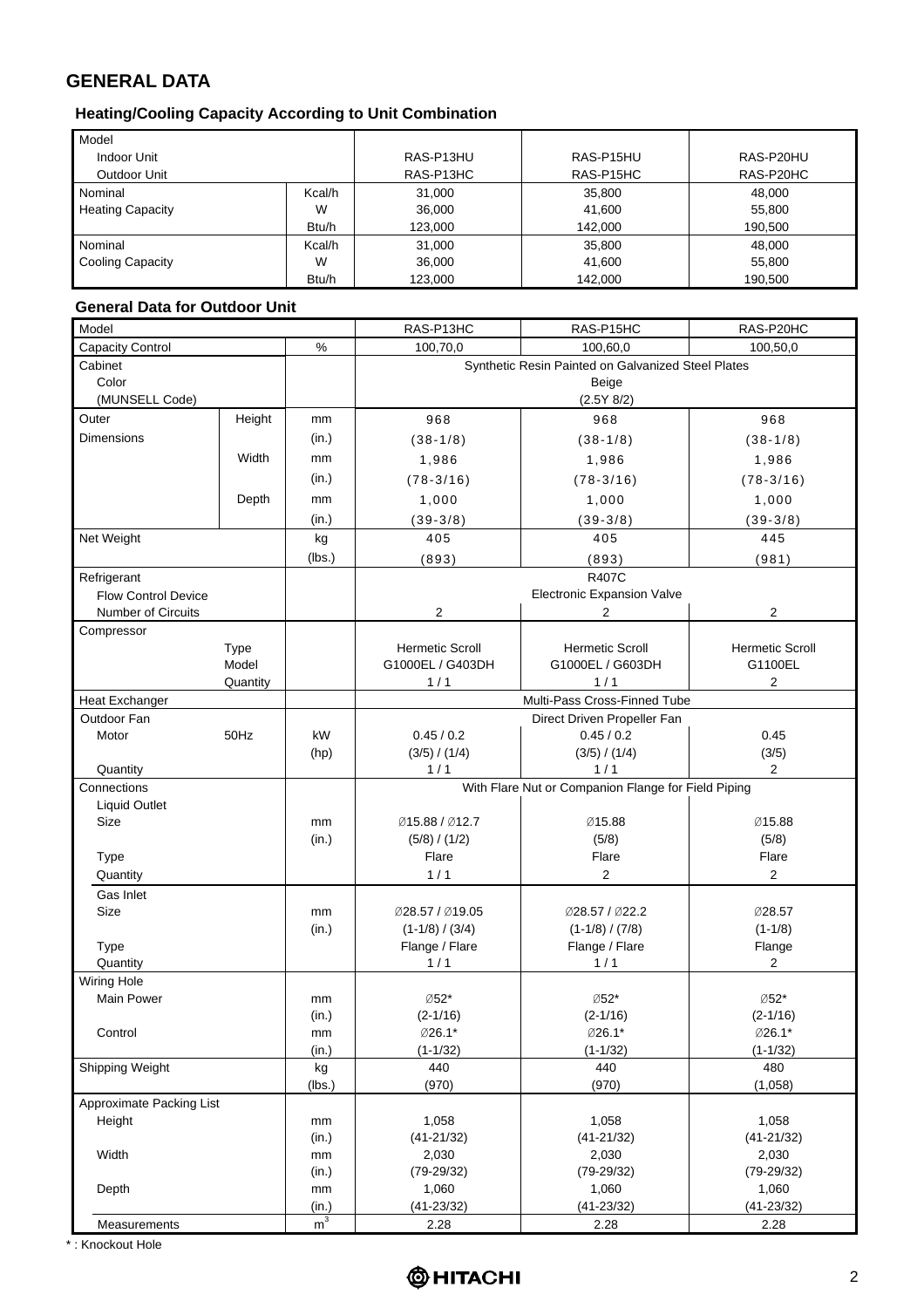#### **General Data for Indoor Unit**

| Model                    |        |                | RAS-P13HU<br>RAS-P15HU<br>RAS-P20HU                         |                                             |                |  |
|--------------------------|--------|----------------|-------------------------------------------------------------|---------------------------------------------|----------------|--|
| Cabinet                  |        |                |                                                             | <b>Galvanized Steel Plate</b>               |                |  |
| Color                    |        |                |                                                             |                                             |                |  |
| (MUNSELL Code)           |        |                |                                                             |                                             |                |  |
| <b>Outer Dimensions</b>  | Height | mm             | 805                                                         | 805                                         | 1055           |  |
|                          |        | (in.)          | $(31 - 11/16)$                                              | $(31 - 11/16)$                              | $(41 - 17/32)$ |  |
|                          | Width  | mm             | 1,550                                                       | 1,550                                       | 1,600          |  |
|                          |        | (in.)          | $(61-1/32)$                                                 | $(61-1/32)$                                 | (63)           |  |
|                          | Depth  | mm             | 860                                                         | 860                                         | 860            |  |
|                          |        | (in.)          | $(33 - 27/32)$                                              | $(33 - 27/32)$                              | $(33 - 27/32)$ |  |
| Net Weight               |        | kg             | 185                                                         | 185                                         | 235            |  |
|                          |        | (lbs.)         | (408)                                                       | (408)                                       | (518)          |  |
| Refrigerant              |        |                | R407C                                                       |                                             |                |  |
| Number of Circuits       |        |                | $\overline{\mathbf{c}}$<br>$\overline{2}$<br>$\overline{2}$ |                                             |                |  |
| Indoor Fan               |        |                |                                                             | Multi-Blade Centrifugal Fan(Double Suction) |                |  |
| Nominal Air Flow         |        | $m^3/m$ in     | 110                                                         | 130                                         | 180            |  |
|                          |        | $m^3/s$        | 1.83                                                        | 2.17                                        | 3.05           |  |
|                          |        | L/s            |                                                             | 2,170                                       | 3,050          |  |
|                          |        |                | 1,830                                                       |                                             |                |  |
|                          |        | (cfm)          | (3,880)                                                     | (4,590)                                     | (6, 360)       |  |
| Motor                    |        | kW             | 2.2                                                         | 2.2                                         | 3.7            |  |
|                          |        | (hp)           | (3)                                                         | (3)                                         | (5)            |  |
| Quantity                 |        |                | $\mathbf{1}$                                                |                                             | 1              |  |
| Indoor Heat Exchanger    |        |                | Multi-Pass Cross-Finned Tube                                |                                             |                |  |
| Connections              |        |                | <b>Brazing Connection</b>                                   |                                             |                |  |
| Refrigerant Piping       |        |                |                                                             |                                             |                |  |
| Liquid Inlet             |        |                |                                                             |                                             |                |  |
| Size(O.D)                |        | mm             | Ø15.88 / Ø12.7                                              | Ø15.88                                      | Ø15.88         |  |
|                          |        | (in.)          | (5/8) / (1/2)                                               | (5/8)                                       | (5/8)          |  |
| Quantity                 |        |                | 1/1                                                         | $\overline{2}$                              | $\overline{2}$ |  |
| <b>Gas Outlet</b>        |        |                |                                                             |                                             |                |  |
| Size(O.D)                |        | mm             | Ø28.57 / Ø19.05                                             | Ø28.57 / Ø22.2                              | Ø28.57         |  |
|                          |        | (in.)          | $(1-1/8) / (3/4)$                                           | $(1-1/8) / (7/8)$                           | $(1-1/8)$      |  |
| Quantity                 |        |                | 1/1                                                         | 1/1                                         | $\overline{c}$ |  |
| Condensate Drain         |        |                | Female Piping Thread Screw                                  |                                             |                |  |
| Size                     |        | <b>FPT</b>     | 3/4                                                         | 3/4                                         | 3/4            |  |
| Quantity                 |        |                | 1                                                           | 1                                           | 1              |  |
|                          |        |                |                                                             |                                             |                |  |
| Wiring Hole              |        |                |                                                             |                                             |                |  |
| Size                     |        | mm             | Ø27                                                         | Ø27                                         | Ø27            |  |
|                          |        | (in.)          | $(1 - 1/16)$                                                | $(1 - 1/16)$                                | $(1 - 1/16)$   |  |
| Quantity                 |        |                | 2                                                           | $\overline{c}$                              | 2              |  |
| Shipping Weight          |        | kg             | 205                                                         | 205                                         | 255            |  |
|                          |        | (lbs.)         | (452)                                                       | (452)                                       | (562)          |  |
| Approximate Packing List |        |                |                                                             |                                             |                |  |
| Height                   |        | mm             | 925                                                         | 925                                         | 1,175          |  |
|                          |        | (in.)          | $(36-13/32)$                                                | $(36-13/32)$                                | $(46-1/4)$     |  |
| Width                    |        | mm             | 1,670                                                       | 1,670                                       | 1,720          |  |
|                          |        | (in.)          | $(65-3/4)$                                                  | $(65-3/4)$                                  | $(67 - 23/32)$ |  |
| Depth                    |        | mm             | 910                                                         | 910                                         | 910            |  |
|                          |        | (in.)          | $(35-13/16)$                                                | $(35-13/16)$                                | $(35-13/16)$   |  |
| Measurements             |        | m <sup>3</sup> | 1.41                                                        | 1.41                                        | 1.84           |  |

NOTES :

1. The nominal capacities are the combined capacities of the HITACHI standard split system and are based on the JIS standard B8616. Cooling Operation Conditions: Air Inlet Temperature: Indoor 27℃DB/19℃WB (80℉DB/66.2℉WB) Outdoor 35℃DB(95℉DB) Heating Operation Conditions:

- Air Inlet Temperature:
- Indoor 20℃DB(68℉DB)

Outdoor 7℃DB/6℃WB (45℉DB/43℉WB) Piping Length: 7.5Meters. Piping Lift: 0 Meter.

3. Standard Power Supply Main (AC 3Ø) Control (AC 1Ø)<br>415V 50Hz 240V 50Hz  $415V$  50Hz

2. Working Range:

Cooling Operation Conditions:

Air Inlet Temperature:

Indoor Maximum of 32℃DB / 22.5℃WB and

Minimum of 19.5℃DB / 14℃WB.

Outdoor Maximum of 46℃DB and Minimum of 0℃DB.

Heating Operation Conditions:

- Air Inlet Temperature:
- Indoor Maximum of 27℃DB and Minimum of 15℃DB.
- Outdoor Maximum of 21℃DB/15.5℃WB and
	- Minimum of -10℃DB / -11℃WB.

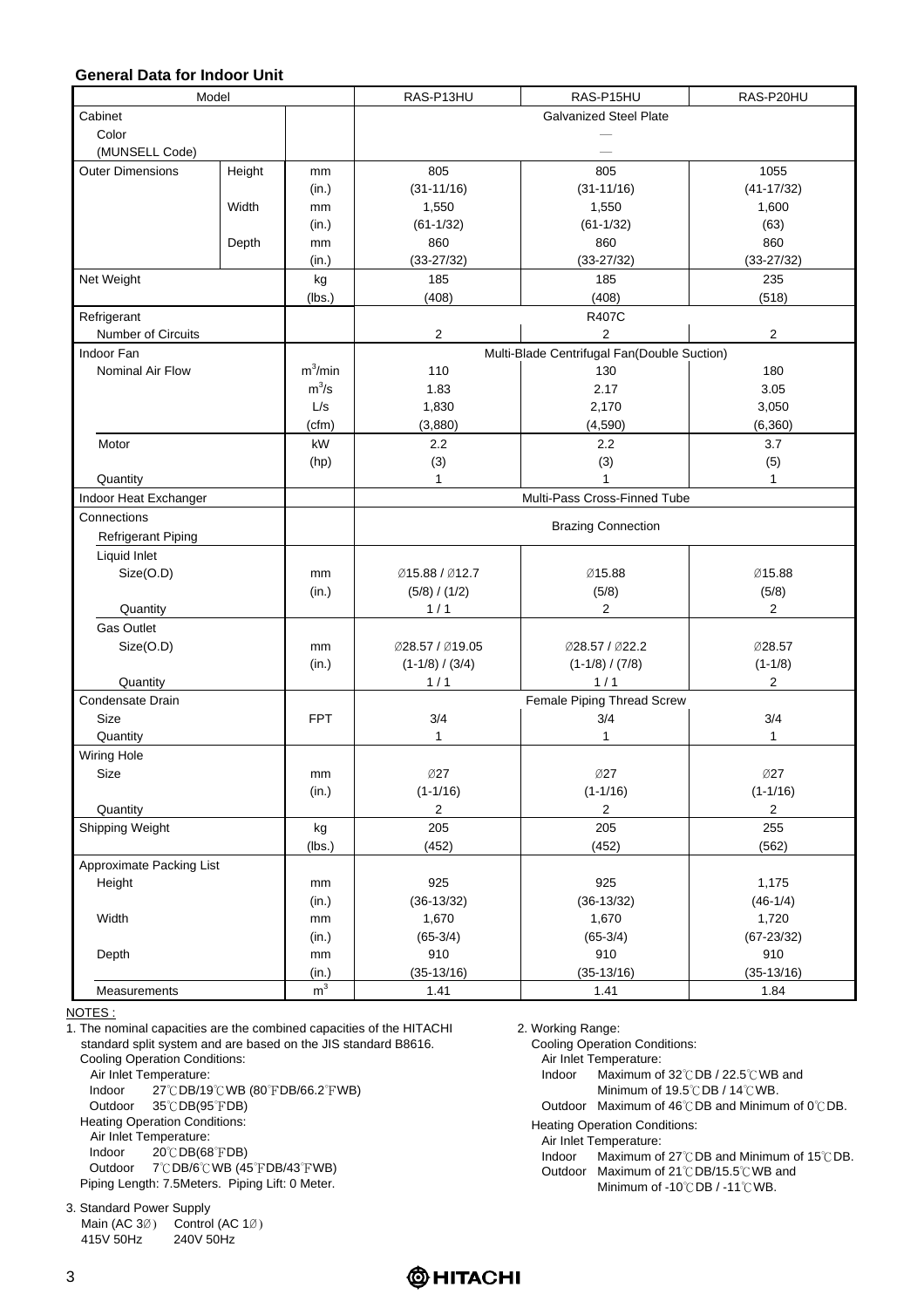#### **Indoor Unit**

#### **RAS-P13HU and RAS-P15HU**

| Mark                     | Name                                            | Summary                                                     |
|--------------------------|-------------------------------------------------|-------------------------------------------------------------|
|                          | Refrigerant Liquid Line for NO.1 Cycle          | Ø15.88 Brazina                                              |
| $\overline{\phantom{a}}$ | Refrigerant Liquid Line for NO.2 Cycle          | Ø12.7 Brazing for RAS-P13HU<br>Ø15.88 Brazing for RAS-P15HU |
| 3                        | Refrigerant Gas Line for NO.1 Cycle             | Ø28.57 Brazina                                              |
| 4                        | Refrigerant Gas Line for NO.2 Cycle             | 019.05 Brazing for RAS-P13HU<br>022.2 Brazing for RAS-P15HU |
| 5                        | Condensate Drain                                | FPT <sub>1</sub>                                            |
| 6                        | Holes for Power Supply and Circuit Wiring 2-027 |                                                             |
| 7                        | Service Ponel                                   |                                                             |
| 8                        | Magnetic Switch Box                             |                                                             |
| 9                        | Screw Holes for Suspension Bolt                 | $4 - M16$                                                   |







#### **RAS-P20HU**

|                             |                                                                                                                                                  |                                                                                                                     |                                                                | 1455<br>99                                                                                                                                          | (49)                                                                             |
|-----------------------------|--------------------------------------------------------------------------------------------------------------------------------------------------|---------------------------------------------------------------------------------------------------------------------|----------------------------------------------------------------|-----------------------------------------------------------------------------------------------------------------------------------------------------|----------------------------------------------------------------------------------|
| Mark                        | Name                                                                                                                                             | Summary                                                                                                             |                                                                | 127                                                                                                                                                 |                                                                                  |
| $\overline{1}$              | Refrigerant Liquid Line for NO.1 Cycle                                                                                                           | 015.88 Brazing                                                                                                      |                                                                | 4x300=1200<br>$18 - 07$<br>300                                                                                                                      |                                                                                  |
| $\overline{2}$              | Refrigerant Liquid Line for NO.2 Cycle                                                                                                           | Ø15.88 Brazing                                                                                                      |                                                                | ۹,                                                                                                                                                  |                                                                                  |
| $\overline{3}$              | Refrigerant Gas Line for NO.1 Cycle                                                                                                              | 028.57 Brazing                                                                                                      | 42                                                             |                                                                                                                                                     |                                                                                  |
| $\overline{4}$              | Refrigerant Gas Line for NO.2 Cycle                                                                                                              | 028.57 Brazing                                                                                                      |                                                                |                                                                                                                                                     | $\mathcal{S}$                                                                    |
| 5                           | Condensate Drain                                                                                                                                 | FPT <sub>1</sub>                                                                                                    | ₿                                                              |                                                                                                                                                     | 團                                                                                |
| $6\phantom{.}6$             | Holes for Power Supply and Circuit Wiring 2-027                                                                                                  |                                                                                                                     |                                                                |                                                                                                                                                     |                                                                                  |
| $\overline{7}$              | Service Panel                                                                                                                                    |                                                                                                                     |                                                                |                                                                                                                                                     |                                                                                  |
| 8                           | Magnetic Switch Box                                                                                                                              |                                                                                                                     | 725                                                            |                                                                                                                                                     | $\frac{85}{2}$                                                                   |
| -9                          | Screw Holes for Suspension Bolt                                                                                                                  | $4 - M16$                                                                                                           |                                                                |                                                                                                                                                     |                                                                                  |
| $\Rightarrow$ Air<br>Intake | xī<br>3x300=900<br>$\frac{964}{5}$<br>1055<br>180<br>300<br>ļδ<br>೫<br>$\mathbb{Z}$<br>00.00<br>N<br>100<br>805<br>25<br>$\left[5\right]$<br>860 | 8<br>mental control<br>6<br>o.<br>10<br>180<br>$\Rightarrow$<br>Air<br>Discharge<br>180<br>īζ<br>7)<br>-6.000<br>30 | ໌9ົ<br>(42)<br>21.5<br>2<br>7575<br>5 <sup>1</sup><br>158<br>3 | $\bar{\mathsf{S}}^+$<br>200<br>200<br>$12 - 67$<br>41<br>1560<br>530<br>270<br>270<br>482<br>559<br>219<br>410<br>219<br>186<br>172<br>1600<br>1650 | F.<br>$\overline{90}$<br>(21.5)<br>$\bullet$<br>$4 - 015$<br>(For Mounting Hole) |

**@HITACHI**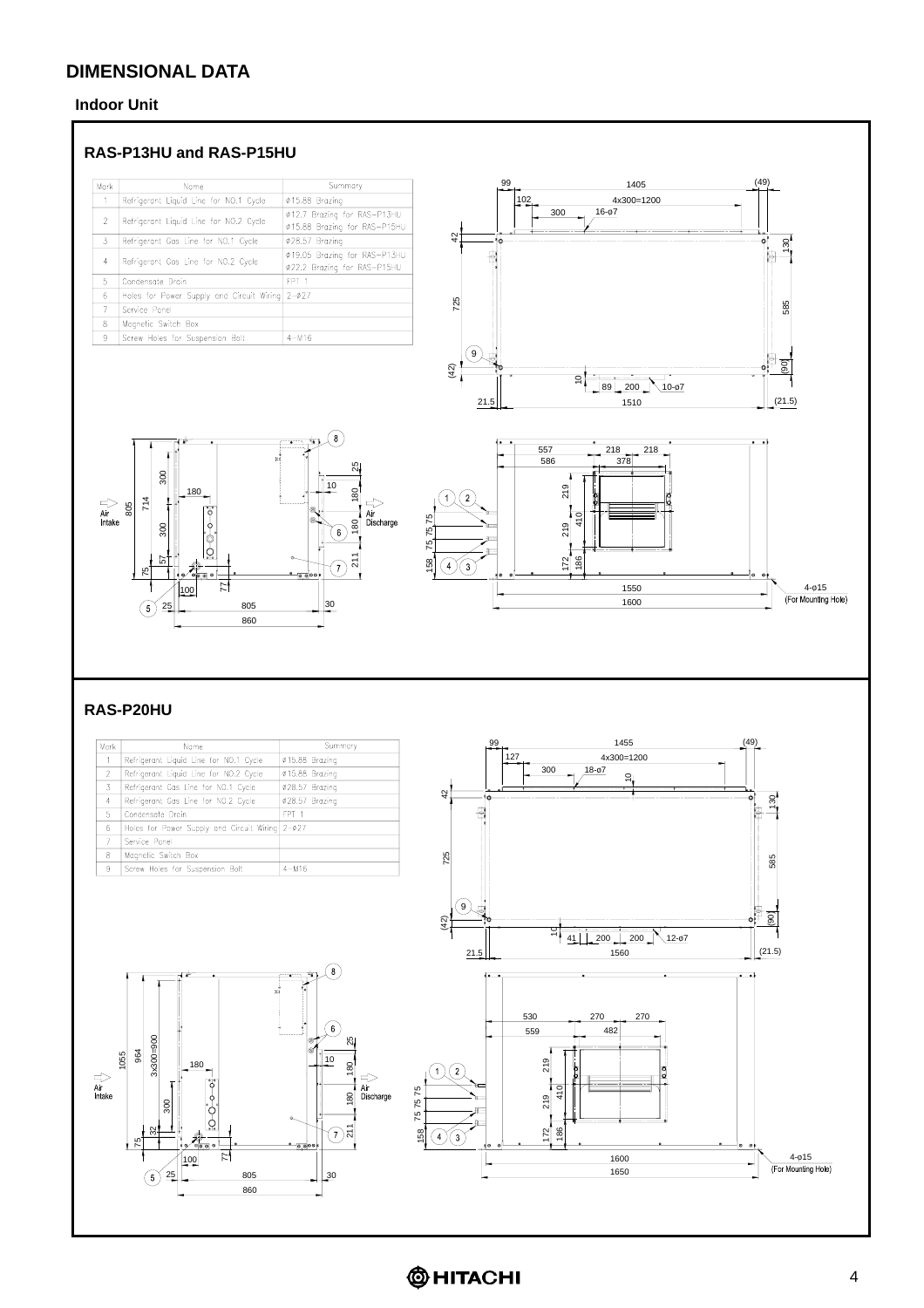#### **Outdoor Unit**



## **@HITACHI**